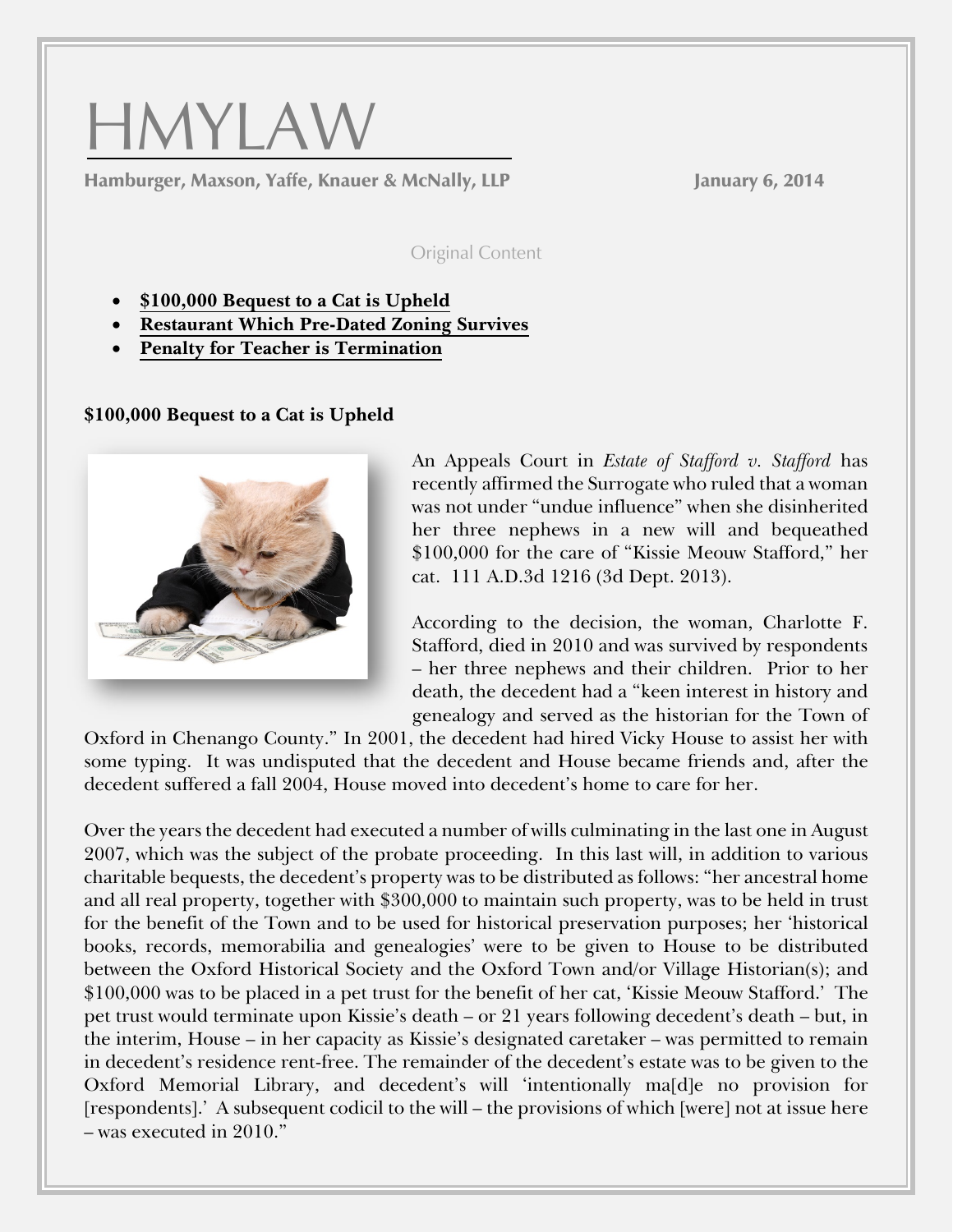<span id="page-1-0"></span>When the petitioner, as the executor to decedent's estate, offered the August 2007 will for probate, the nephews, who were written out of the will, filed objections, contending that the will was the product of House's "undue influence." Upon the petitioner's motion for summary judgment dismissing the objections, the Court granted the motion and allowed the will and codicil to proceed to probate. The nephews appealed.

Citing common-law precedent, the Third Department of the Appellant Division held that in determining "[w]hether to dismiss the party's objections and admit the challenged will to probate is a matter committed to the sound discretion of the Surrogate's Court and, absent an abuse of that discretion, the court's decision will not be disturbed." The Appellate Division instructed that to "establish undue influence, respondents were required to demonstrate that decedent 'was actually constrained to act against [her] own free will and desire by identifying the motive, opportunity and acts allegedly constituting the influence, as well as when and where such acts occurred.'" The influence asserted must rise to the level of "a moral coercion" and "[m]ere speculation and conclusory allegations, without specificity as to precisely where and when the influence was actually exerted, are insufficient to raise an issue of fact."

It held that even if House had a motive and opportunity to influence decedent's testamentary dispositions, the respondents failed to demonstrate that House actually exercised undue influence. "By all accounts, decedent was a very intelligent, private and strong-willed woman who 'ran her life the way she wanted to run it.'" The Appellate Division was impressed that both the attorney who drafted the August 2007 will (and the prior one which included the nephews as distributees), and the paralegal who witnessed the will signing, testified that they did not observe any evidence of undue influence with respect to the execution of the will and codicil.

The Appellate Division concluded that the Surrogate did not abuse his discretion in granting summary judgment dismissing respondents' objections, and Kissie Meouw Stafford may now inherit \$100,000.

## **Restaurant Which Pre-Dated Zoning Survives**



In *DPL & B v. Village of Goshen*, a State Supreme Court recently dismissed the Article 78 petition of a neighbor who complained about the Village of Goshen Zoning Board of Appeals' determination that the adjoining property may be used as a restaurant. 41 Misc.3d 1229(A) (Sup. Ct., Orange Cnty. 2013).

Generally, in New York municipalities have the power to "zone" property by statute. Zoning ordinances must be reasonable because by their nature they restrain the use of property that the owners could otherwise use as they wish.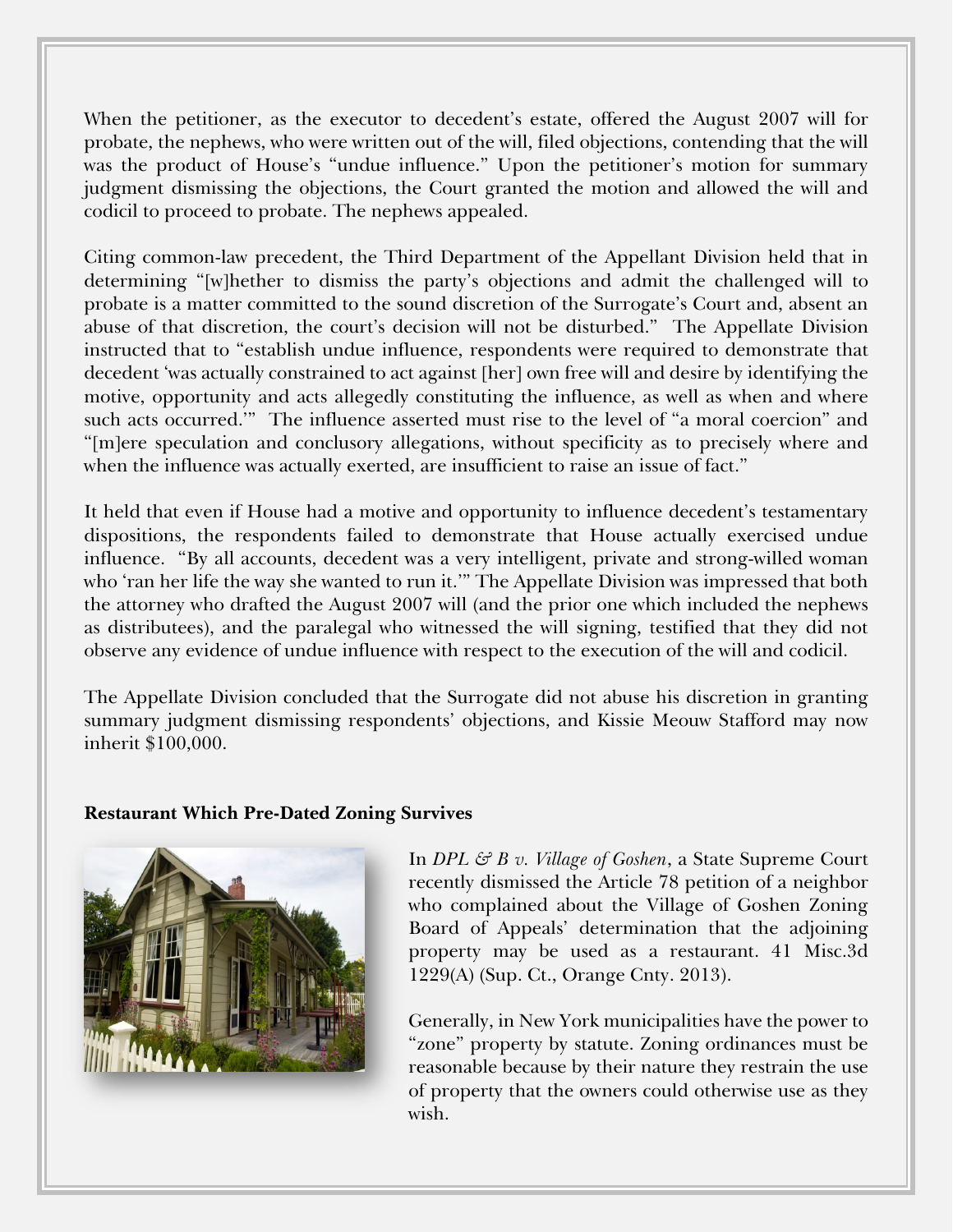Courts have held that a zoning regulation is legal or valid if it is reasonable and not arbitrary, and bears a reasonable and substantial relation to the public health, safety, comfort, morals, and general welfare, and if the means employed are reasonably necessary for the accomplishment of its purpose.

When zoning is established, however, the ordinance cannot eliminate structures already in existence. If, for example, a district is zoned residential, the corner deli becomes "a pre-existing nonconforming use." This business may remain even though it does not fit the predominant classification in the residential zoning district.

As long as the property having nonconforming use status does not change, its status is protected. Problems arise when changes occur. In general, substantial alterations in the nature of the business, new equipment that is not a replacement but is installed to expand the use of the property, or a new structure, amount to illegal expansion or extension. These types of actions will result in the loss of the nonconforming use status and the closing of the business.

If a nonconforming use structure is destroyed or partially destroyed by fire or similar occurrences, zoning ordinances generally provide that if it is destroyed beyond a certain percentage, it cannot be rebuilt.

Another tool to end nonconforming use situations is amortization, where the nonconforming use of a structure must cease within a zoning district at the end of the structure's estimated useful economic life – often applied in billboard situations.

If a business stops operating at the nonconforming use site, zoning ordinances generally classify this as a discontinuance and revoke the nonconforming use status. The owner of the business must intend to abandon the use. Discontinuance due to repairs, acts of war or nature, government controls, foreclosure, condemnation, or injunctions do not manifest intent to abandon the nonconforming use status if the situation is beyond the business owner's control.

Here the Goshen ZBA relied upon the Village's Code which provides as follows:

*Any nonconforming use of buildings or open land ... may be continued indefinitely, but: Shall not be re-established if such use has been abandoned or has been changed to, or replaced by, a conforming use. Intent to resume a nonconforming use shall not confer the right to do so. Discontinuance of a nonconforming use for a period of one year or more shall create a rebuttable presumption of abandonment.*

The petitioning neighbor had argued that the restaurant had lost its pre-existing nonconforming use status through abandonment. The Court, in response, noted that "[l]ocal zoning boards have broad discretion and judicial review of their actions is limited to determining whether the action taken by the zoning board was illegal, arbitrary, or an abuse of discretion. A determination should be sustained upon judicial review if it was not illegal, has a rational basis and is not arbitrary and capricious." The Court concluded that, contrary to the petitioner's